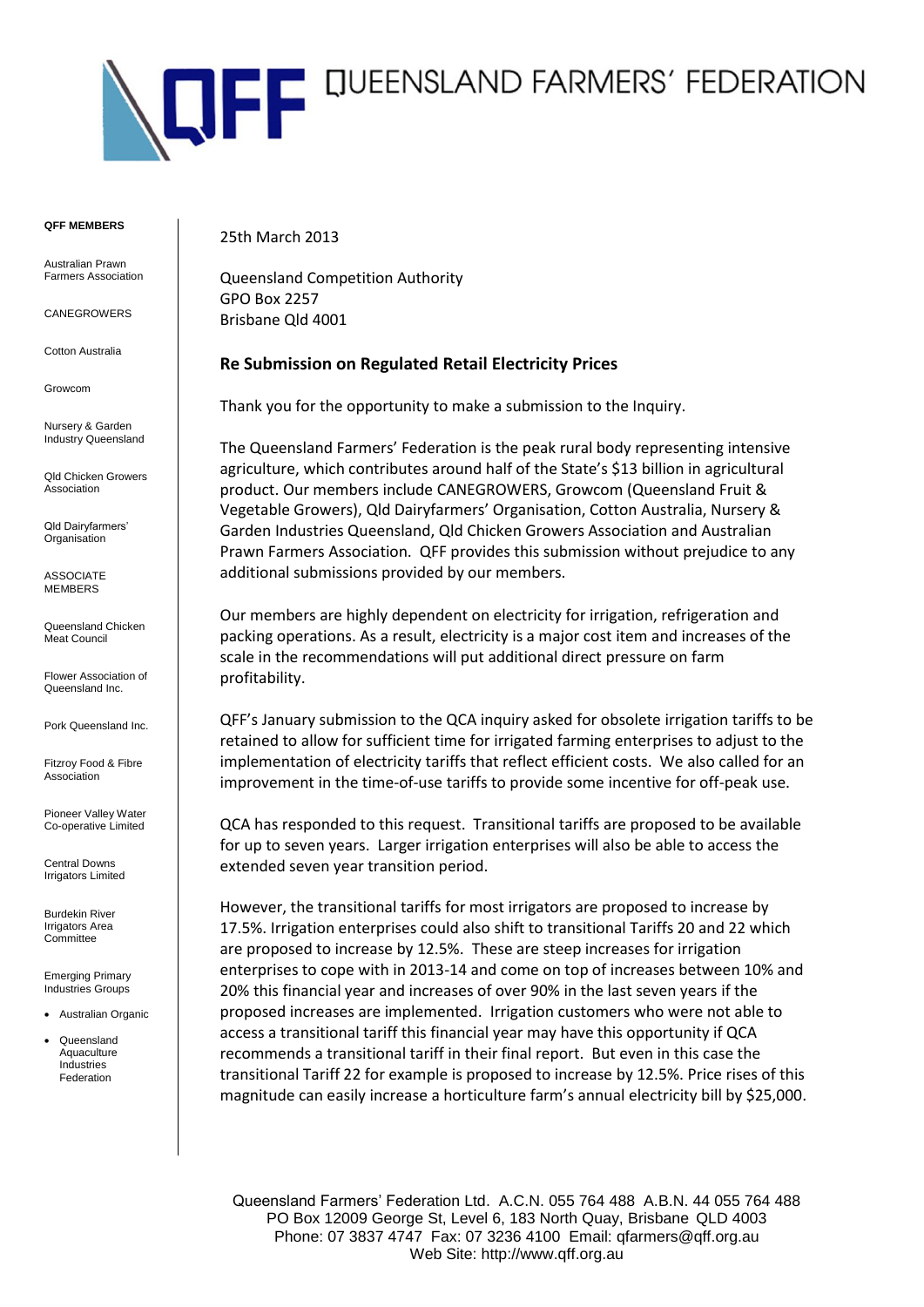Rising electricity prices remain a significant concern for irrigators with QCA annual determinations providing no certainty for irrigation business planning and so threaten to undermine the State Government's plans for increasing the value of agricultural production in this State.

Action needs to be taken urgently by the Queensland Government to reduce the prices of electricity from 2013-14. QFF and members recommend that the following action be taken:

1. The significant part of Queensland's irrigation industry that is serviced by Ergon Energy (network and retail) is unlikely to enjoy any benefits from increased competition at least over the term of the proposed transition period to 2020. The Queensland Government applies the existing subsidy at the retail level.

### *Recommendation*

# *The Queensland Government investigate applying the subsidy at the network level as a means of encouraging improved retail competition.*

2. QCA advocates that obsolete tariffs must escalate substantially on an annual basis to progressively achieve tariffs that will recover costs. QCA is proposing an escalation of 1.25 times cost increases for most irrigation customers that would face bill increases between 10 and 100% to achieve cost recovery. It is submitted that the current process for assessment of annual escalations is not implementing an effective transition which should aim to moderate the impacts of price increases on farming enterprises over the proposed seven year term.

QCA argues that such escalations are also necessary because the current numerous reviews of network charges could make changes that result in transitional prices over- or under-shooting 'eventual cost-reflective tariffs' (p 76 Draft Determination). However, there is also a major risk that the recommended price signals will force significant demand cut backs in rural regions reducing cost recovery from variable tariffs resulting in steeper increases in transitional tariffs in subsequent years.

QFF submits that QCA could moderate proposed escalations having regard to the likelihood that it will take much longer than seven years for some customers to adjust to cost reflective tariffs. Farming enterprises facing the prospect of annual electricity price increases in excess of 12% per year for five or more years are unlikely to remain viable and will have little hope of restructuring.

### *Recommendation*

# *The Queensland Government abolish the 25% price escalation of transition tariffs proposed by QCA*

3. QCA has accepted the return on capital of 9.8% (the weighted average cost of capital) applied by the AER for the assessment of network costs. This rate needs urgent review in keeping with the annual process for price determination.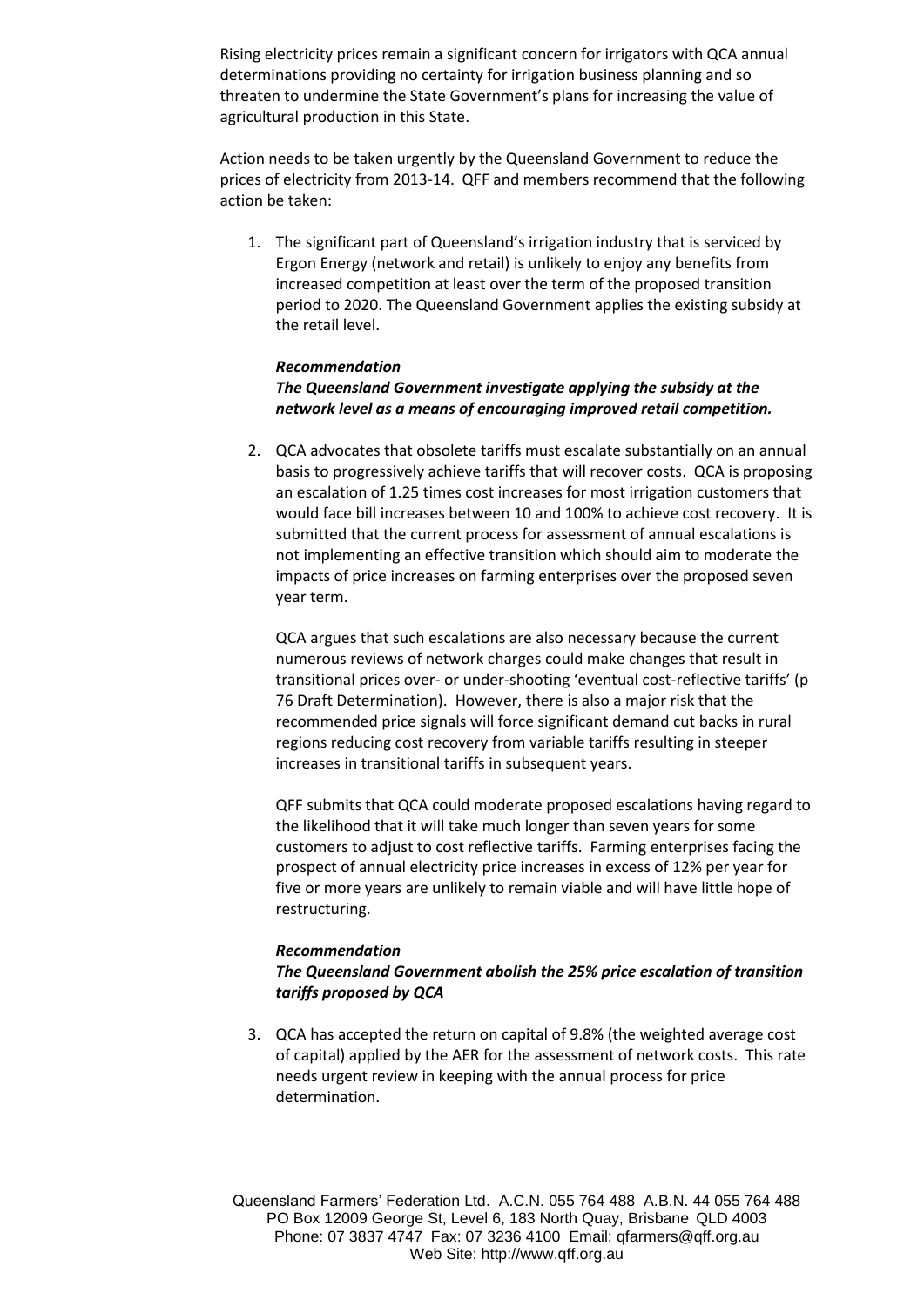The Queensland Government needs to take steps to have this rate reviewed as a matter of urgency to reflect reductions in the costs of funds since the onset of the global financial crisis. Applying an assessed rate of return for a five year period is not in keeping with annual tariff determinations.

### *Recommendation*

*The Queensland Government take the necessary steps to have the current rate of return applied by AER reviewed as a matter of urgency* 

4. QFF has continued to call for improved time-of-use tariffs compared to the tariffs implemented this year which, if maintained, would be expected to discourage farmers from using electricity in off-peak periods. QCA is recommending two time-of-use tariffs (Tariff 22 with peak and off-peak and Tariff 12 with peak, shoulder and off-peak) which provide some incentive the use of water in off-peak periods.

Ergon is yet to conduct their irrigation tariff review to assess an effective time-of-use tariff. This review must ensure that recommended time-of-use tariffs reflect the actual cost of electricity generation in off-peak times. It would be expected that Ergon conduct their tariff investigations in close contact with the irrigation industry in different parts of the state.

### *Recommendation*

*The Queensland Government take steps to ensure that Ergon reviews time-ofuse tariffs to ensure they reflect the actual cost of electricity generation in off-peak times.* 

5. The numerous reviews currently being undertaken into network costs and regulatory processes to determine network price increases at both the national and state levels clearly shows that there has not been adequate scrutiny of network investments and operating costs. However, it may take some years for governments to implement the regulatory changes necessary to drive greater efficiencies into network businesses. There may also be a lag before these efficiencies flow through to tariff reductions. QFF will be keen to see the final results of the Queensland Independent Review Panel investigation of network costs. It will be important that this review clearly identify measures that can be implemented urgently to reduce the high network costs and particularly costs to the irrigation sector arising from high network reliability standards.

#### *Recommendation*

*The Queensland Government implement measures urgently to reduce the high network costs and particularly costs to the irrigation sector arising from high network reliability standards.*

QFF remains concerned that the transition arrangements including proposed transitional tariff increases will not allow rural enterprises to adequately adjust to electricity price increases. Farm investments are made for an 'effective life' well in excess of depreciation terms defined for tax or other purposes. It is most likely that irrigation enterprises particularly the larger enterprises will need to reinvest to mitigate the impacts of significant electricity price increases.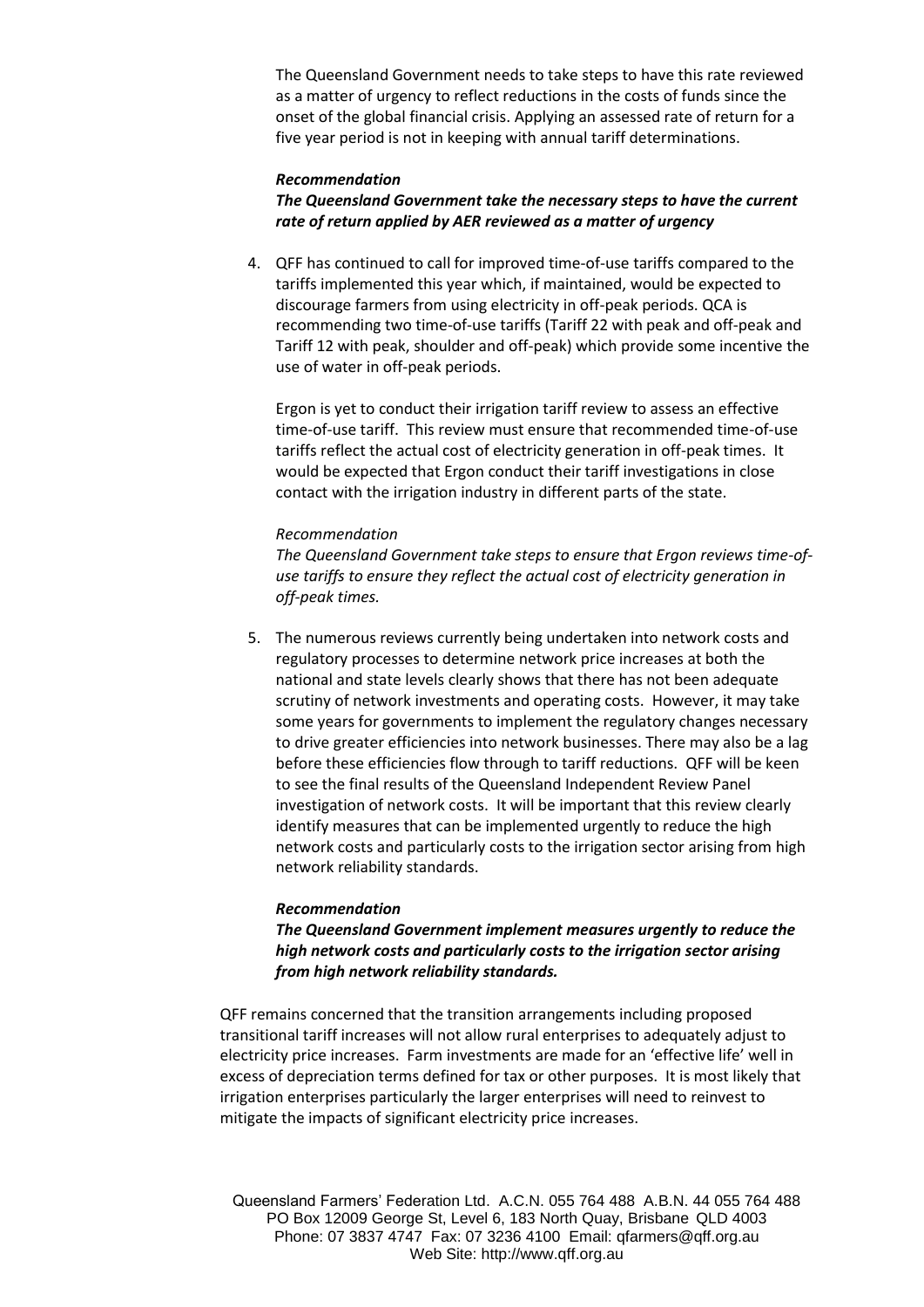It would be expected that these enterprises would have already been undertaking significant investment over the last ten years as well as dealing with drought and flood impacts. For example, farm infrastructure and operational procedures have been developed around access to much cheaper off-peak rates, and it's not necessarily a quick, easy or cheap process to adapt to the new tariff structure.

Also the transition term available is probably less than five years given the current uncertainty regarding the Ergon tariff review which has yet to get underway. It could also be expected that the term for the implementation of electricity reforms will blow out and at least a 12 year transition period should be considered.

### *Recommendation QFF submits that a transition period of seven years is inadequate and provision should be made to review this once Ergon has completed its tariff review.*

A tariff review such as proposed by Ergon over the next 12 to 18 months must have a defined component that transparently reviews electricity cost impacts on prices and addresses measures to mitigate these impacts. In particular, the shifting of larger customers to demand tariffs would require case specific investigation of options to reduce major cost increases. Electricity providers gave these enterprises notice late last year that they would eventually have to shift to large business electricity tariffs. Cost increases currently proposed are expected to necessitate a restructuring of these farms to introduce alternative energy sources or reduce electricity use. These farming operations are found in the cane, cotton, fruit, vegetable, nursery and aquaculture industries and play a significant role in local and regional development.

Any review should also take into account, the impact of the pass through of electricity costs to customers from water providers such as SunWater, SeqWater and Pioneer Valley Water Board. The impact of electricity charges are expected to be significant particularly in schemes that have to shift to demand tariffs.

To date the emphasis of tariff reform has been on efficient outcomes for the electricity industry and the hope that this will eventually be passed on to customers. QFF has concerns that electricity providers will continue with this approach and not put in place effective measures to address adjustment problems for both large and other customers.

### *Recommendation*

# *Electricity providers must undertake a transparent process to review their tariffs with customers. Such reviews must also ensure that governments, industries and local communities are well informed of the benefits of pricing reform and the costs.*

QFF's January submission to QCA requested that customers in southeast Queensland and surrounding areas who were converted to regulated tariffs in 2012-13 should have opportunity to shift to transitional tariffs. QCA has recommended such a shift. However, this recommendation may be opposed by electricity providers on the grounds of reduced efficiency. Analysis of case studies undertaken for fruit and vegetable farms and dairies shows that proposed transitional tariff increases of 12.5% will push farm enterprises to regulated tariffs with the first two years of the transition period. However, QFF submits that rural customers must have the opportunity to move to a transitional tariff if this option helps them moderate the impact of electricity price increases they would face moving to a regulated tariff.